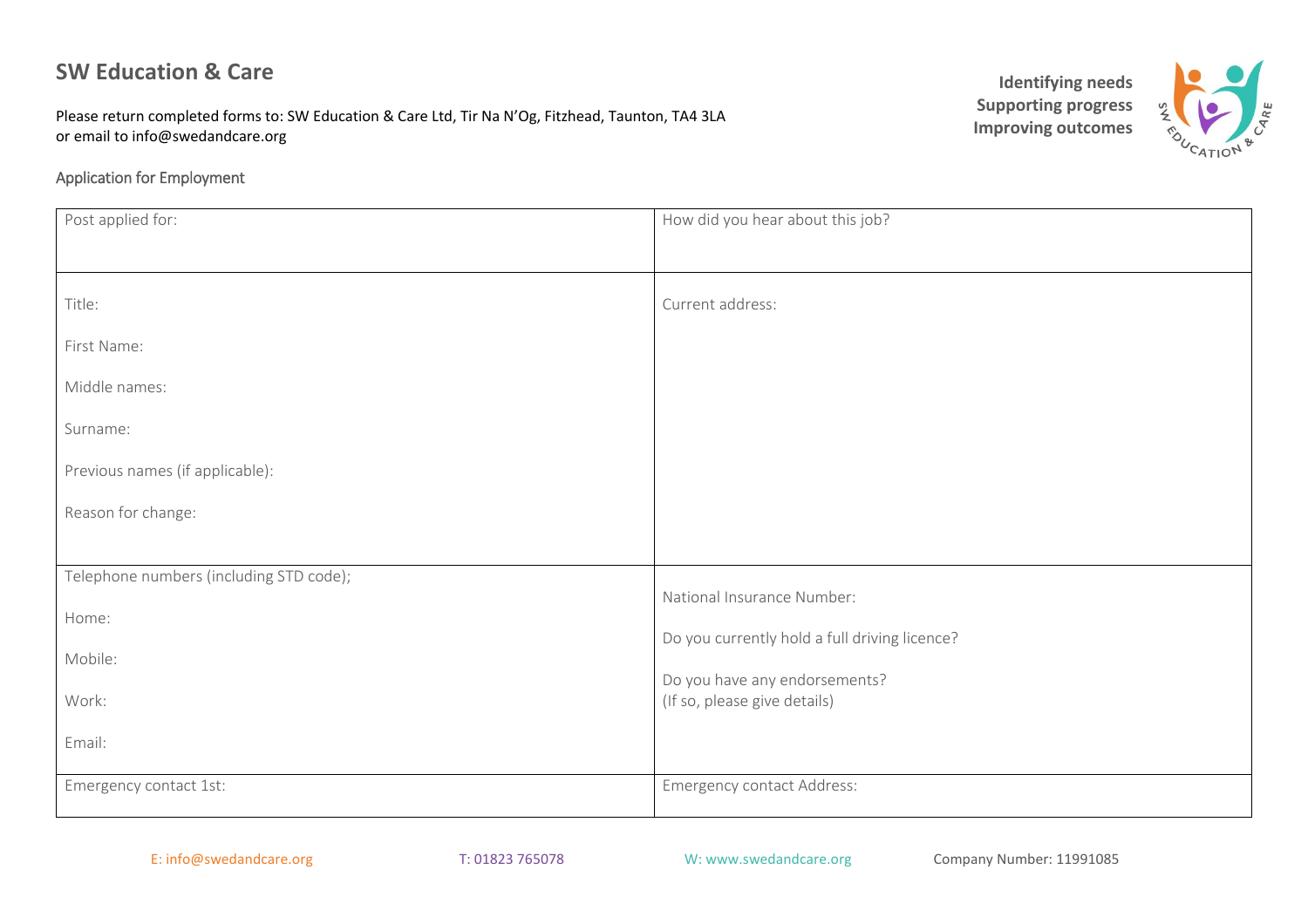Please return completed forms to: SW Education & Care Ltd, Tir Na N'Og, Fitzhead, Taunton, TA4 3LA or email to info@swedandcare.org



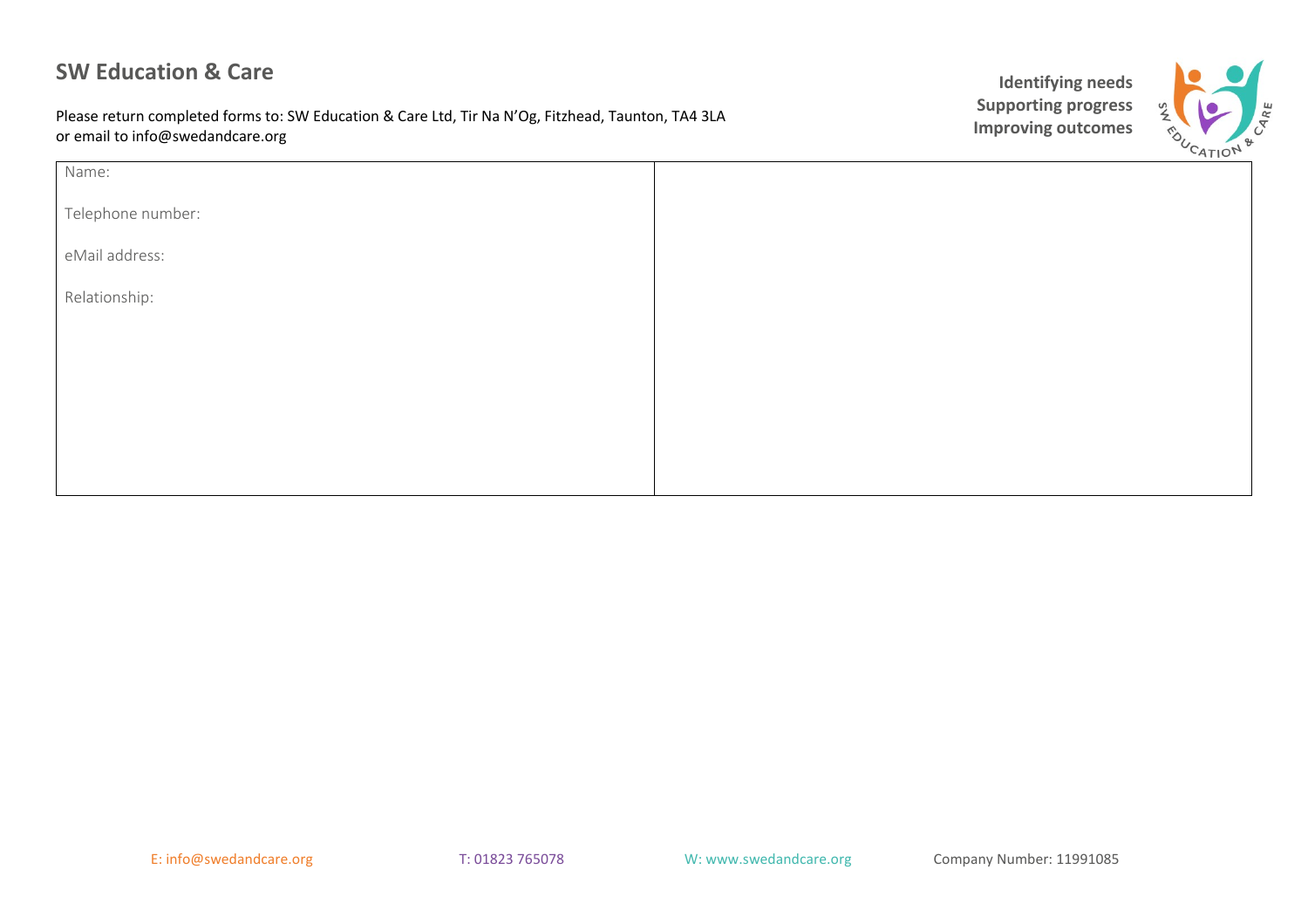Please return completed forms to: SW Education & Care Ltd, Tir Na N'Og, Fitzhead, Taunton, TA4 3LA or email to info@swedandcare.org

Supporting Statement

Please refer to the job description and person specification

Please include future aspirations and additional skills or knowledge which may support your application.



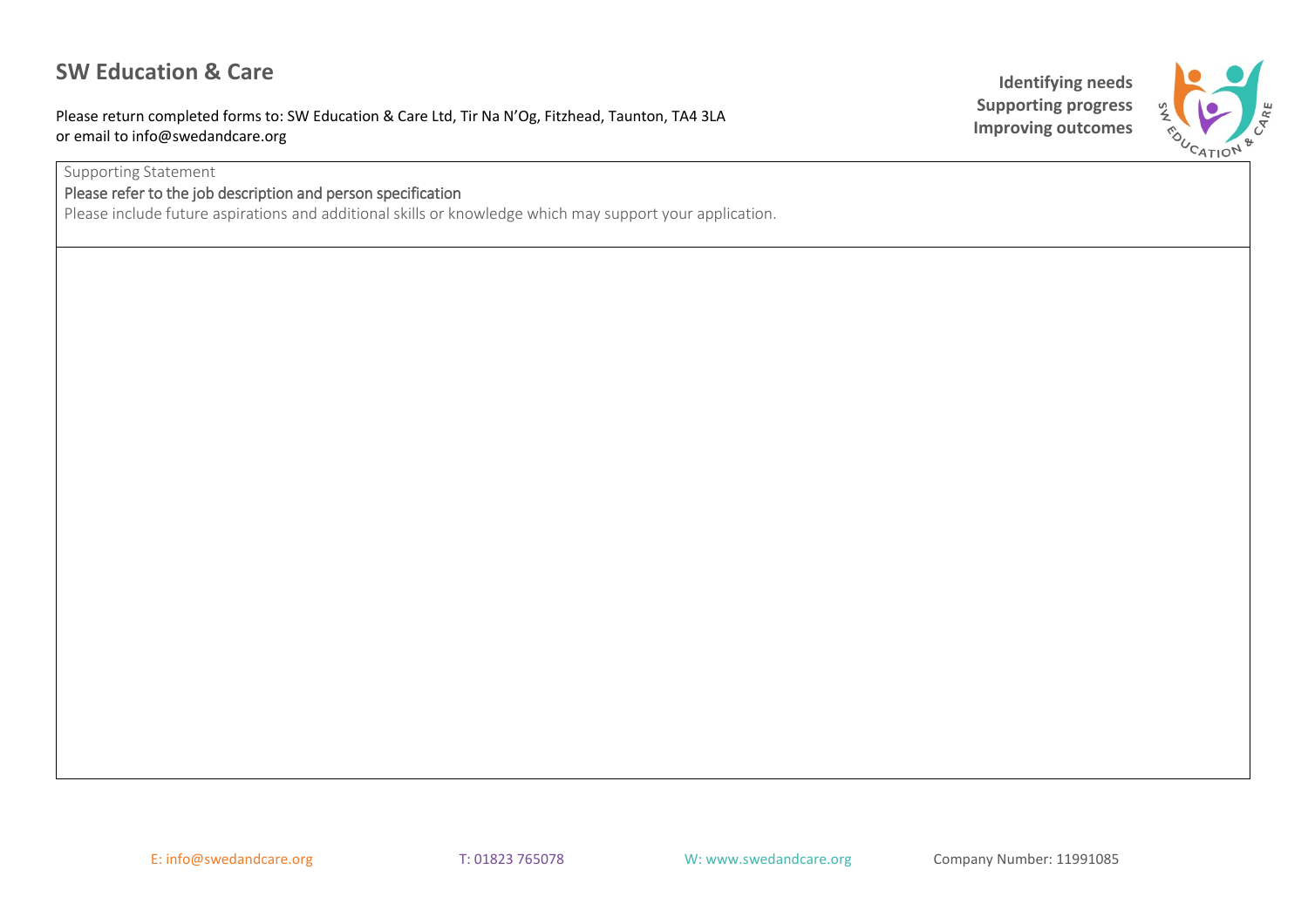Please return completed forms to: SW Education & Care Ltd, Tir Na N'Og, Fitzhead, Taunton, TA4 3LA or email to info@swedandcare.org

### Employment History

**Identifying needs Supporting progress Improving outcomes**



| Current or last employer:                                                                                                                                                                                                                                                                                                                           |                         | Dates of employment: |                                                  |  |
|-----------------------------------------------------------------------------------------------------------------------------------------------------------------------------------------------------------------------------------------------------------------------------------------------------------------------------------------------------|-------------------------|----------------------|--------------------------------------------------|--|
| Nature of Employment including details of the role:                                                                                                                                                                                                                                                                                                 |                         | Reasons for leaving. |                                                  |  |
| Current or last salary: £<br>Details of bonuses:                                                                                                                                                                                                                                                                                                    |                         |                      | Amount of notice required from current employer: |  |
| Please provide your full employment history from leaving school. If there are gaps between your employment dates, please explain these.<br>Due to the nature of our business, we reserve the right to contact any previous employer for a reference, we will request references from all employers where you have<br>worked with vulnerable groups. |                         |                      |                                                  |  |
| Employer                                                                                                                                                                                                                                                                                                                                            | From;<br>(Month & Year) | To<br>(Month & Year) | Reason for leaving.                              |  |
|                                                                                                                                                                                                                                                                                                                                                     |                         |                      |                                                  |  |
|                                                                                                                                                                                                                                                                                                                                                     |                         |                      |                                                  |  |
|                                                                                                                                                                                                                                                                                                                                                     |                         |                      |                                                  |  |
|                                                                                                                                                                                                                                                                                                                                                     |                         |                      |                                                  |  |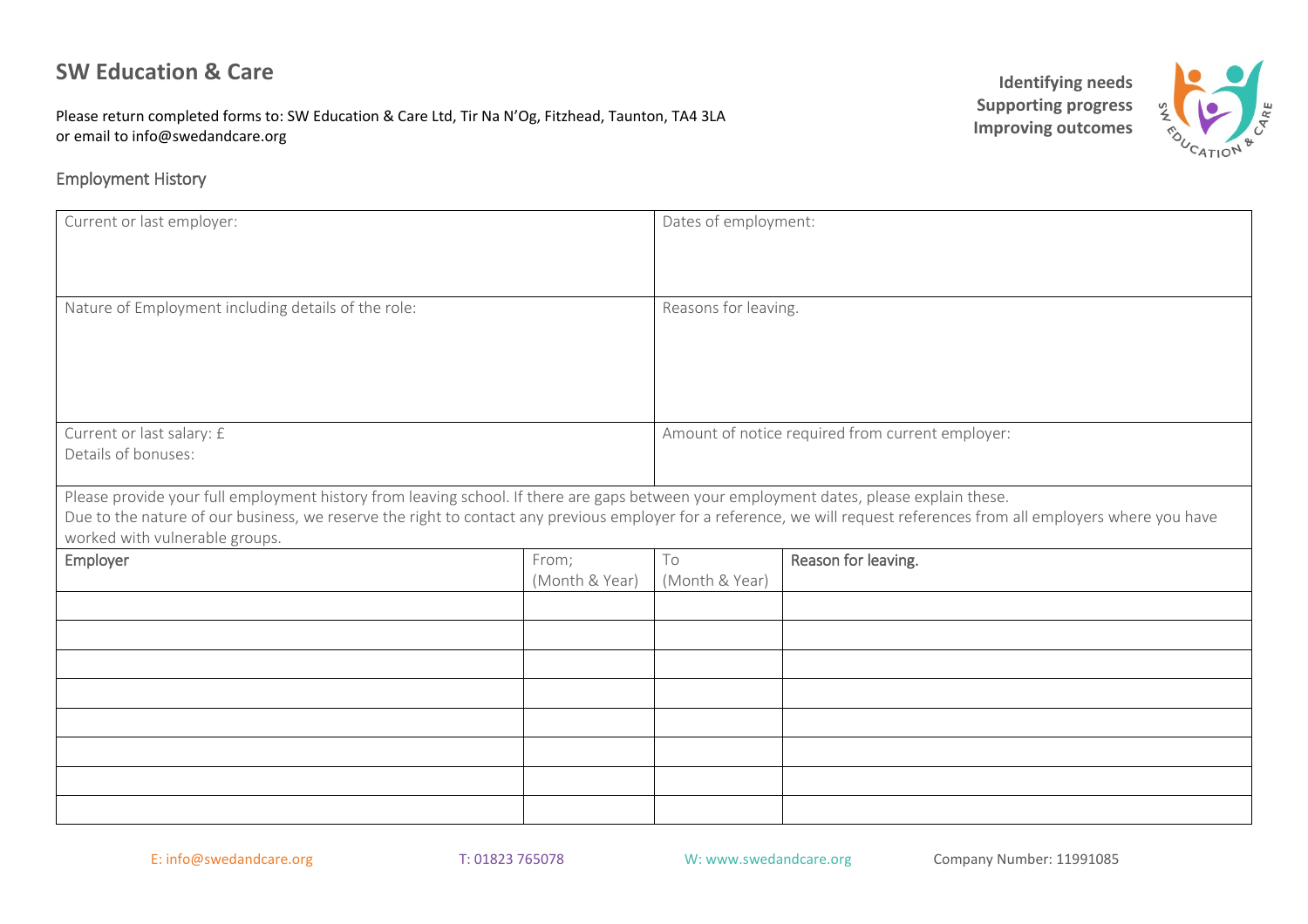Please return completed forms to: SW Education & Care Ltd, Tir Na N'Og, Fitzhead, Taunton, TA4 3LA or email to info@swedandcare.org





|  | Continue on a separate sheet if needed |
|--|----------------------------------------|

### Education & Training

| Education, Training and Qualifications:                                                                                                                                                                                                                                                                                                                                                     |                        |                      |                                        |
|---------------------------------------------------------------------------------------------------------------------------------------------------------------------------------------------------------------------------------------------------------------------------------------------------------------------------------------------------------------------------------------------|------------------------|----------------------|----------------------------------------|
| From the most recent training qualifications please list the Schools, Colleges, Universities and workplace training, you have attended, with dates, awards and qualifications<br>obtained with levels and grades achieved.<br>(Should you be selected for interview please provide certificates of relevant qualifications and reserve the right to check with the relevant awarding body.) |                        |                      |                                        |
| Schools, Colleges, Universities and work-based training                                                                                                                                                                                                                                                                                                                                     | From<br>(Month & Year) | To<br>(Month & Year) | Examinations, Qualifications and       |
|                                                                                                                                                                                                                                                                                                                                                                                             |                        |                      |                                        |
|                                                                                                                                                                                                                                                                                                                                                                                             |                        |                      |                                        |
|                                                                                                                                                                                                                                                                                                                                                                                             |                        |                      |                                        |
|                                                                                                                                                                                                                                                                                                                                                                                             |                        |                      |                                        |
|                                                                                                                                                                                                                                                                                                                                                                                             |                        |                      |                                        |
|                                                                                                                                                                                                                                                                                                                                                                                             |                        |                      | Continue on a separate sheet if needed |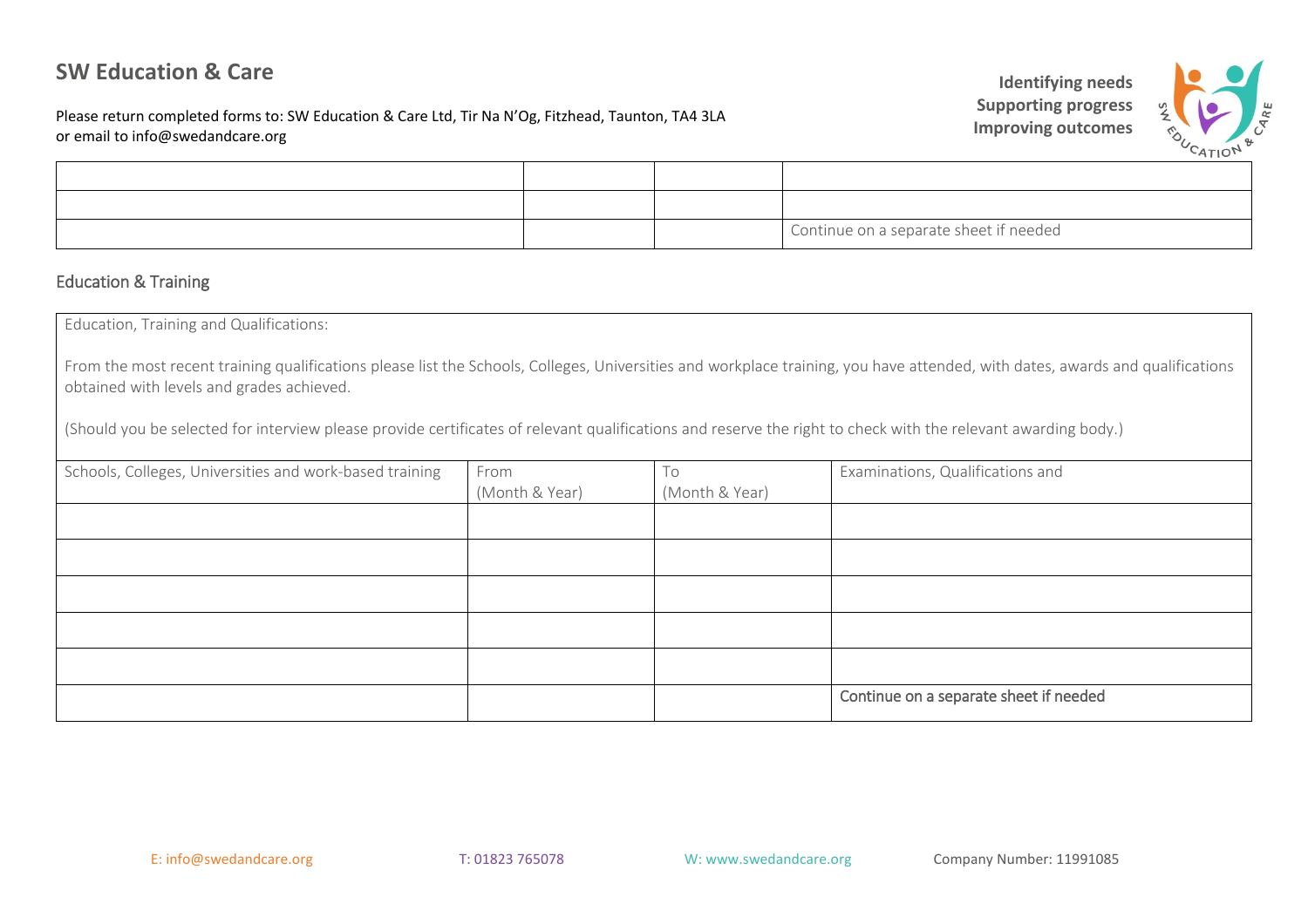Please return completed forms to: SW Education & Care Ltd, Tir Na N'Og, Fitzhead, Taunton, TA4 3LA or email to info@swedandcare.org

### References

Referencing our prospective staff is a crucial to safeguarding the children and young people we support. We take our duties in obtaining references very seriously.

We require a reference from your current or last employer, and the prior employer to cover 5 years' service. We always ask for references from previous employment which has included supporting those with vulnerabilities (this may be via telephone).

A character reference is required from someone who has known you outside of your employment, who is not related to you and, has known you for more than two years.

By signing this application form, you are giving SW Education & Care permission to contact your references).

| CURRENT/LAST EMPLOYER | PREVIOUS EMPLOYER     | CHARACTER REFERENCE   |
|-----------------------|-----------------------|-----------------------|
| Company NAME:         | Company NAME:         | NAME:                 |
| Referee NAME:         | Referee NAME:         | CAPACITY KNOWN:       |
| POSITION IN COMPANY:  | POSITION IN COMPANY:  | ADDRESS:              |
| ADDRESS:              | ADDRESS:              |                       |
|                       |                       |                       |
|                       |                       |                       |
|                       |                       |                       |
|                       |                       |                       |
|                       |                       |                       |
|                       |                       |                       |
|                       |                       |                       |
|                       |                       |                       |
|                       |                       |                       |
|                       |                       |                       |
|                       | POSTCODE:             | POSTCODE:             |
| POSTCODE:             | TEL NO:               | TEL NO:               |
| TEL NO:               | <b>EMAIL ADDRESS:</b> | <b>EMAIL ADDRESS:</b> |
| <b>EMAIL ADDRESS:</b> |                       |                       |
|                       |                       |                       |





**Identifying needs Supporting progress Improving outcomes**

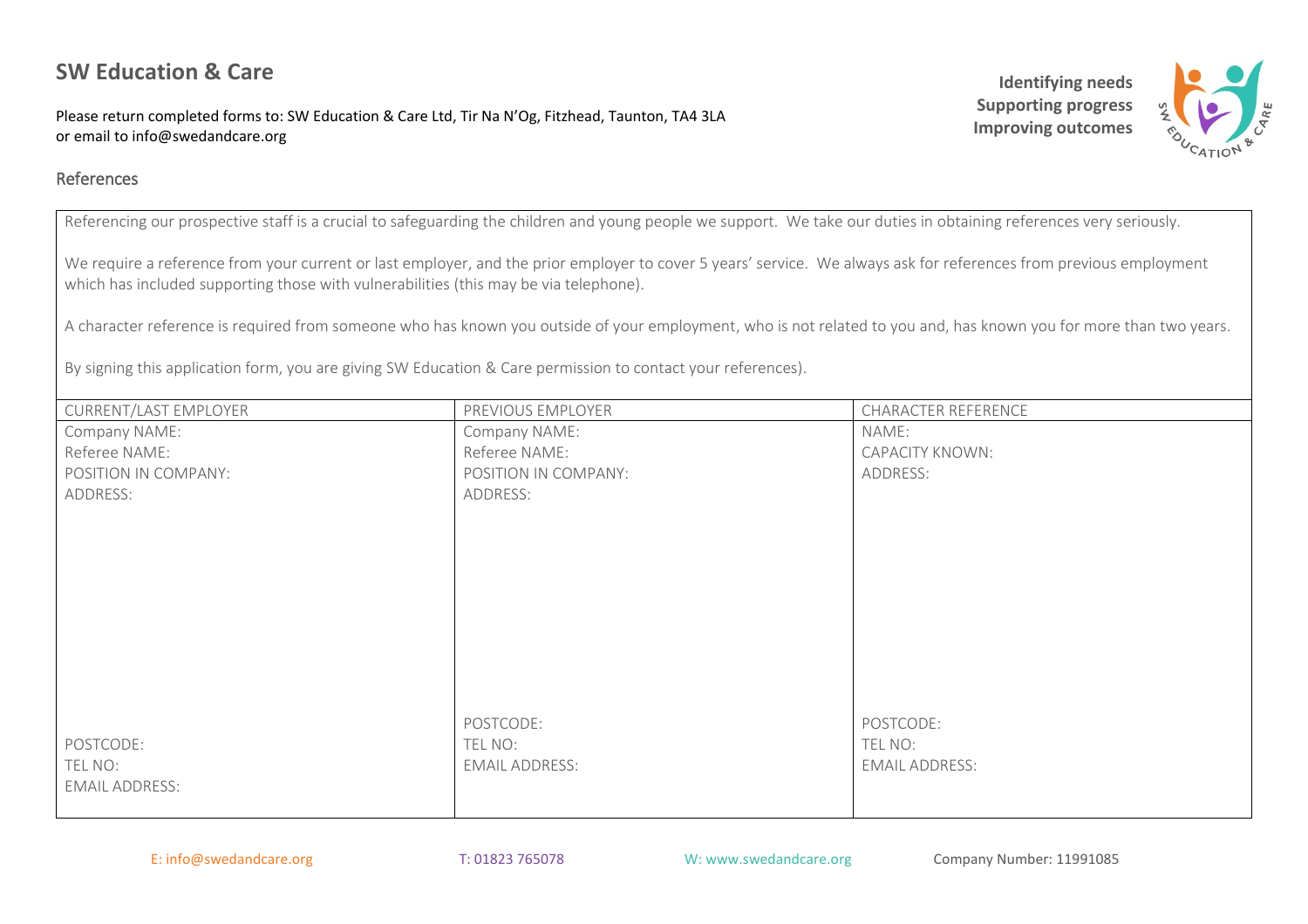Please return completed forms to: SW Education & Care Ltd, Tir Na N'Og, Fitzhead, Taunton, TA4 3LA or email to info@swedandcare.org



| PREVIOUS DETAILS 1    | PREVIOUS DETAILS if necessary 2 | PREVIOUSCARE DETAILS if necessary 3 |
|-----------------------|---------------------------------|-------------------------------------|
| Company NAME:         | Company NAME:                   | Company NAME:                       |
| Referee NAME:         | Referee NAME:                   | Referee NAME:                       |
| POSITION IN COMPANY:  | POSITION IN COMPANY:            | POSITION IN COMPANY:                |
| ADDRESS:              | ADDRESS:                        | ADDRESS:                            |
|                       |                                 |                                     |
| POSTCODE:             | POSTCODE:                       | POSTCODE:                           |
| TEL NO:               | TEL NO:                         | TEL NO: 01278 760555                |
| <b>EMAIL ADDRESS:</b> | <b>EMAIL ADDRESS</b>            | <b>EMAIL ADDRESS:</b>               |
|                       |                                 |                                     |

#### Working in the UK

Are you eligible to work in the UK?

Please note that you will be required to provide evidence of this at interview. Examples of evidence you can use to prove your eligibility to work in the UK can be found here:<https://www.nidirect.gov.uk/articles/evidence-support-your-right-work-uk> )

#### Criminal Offences

Regarding the Rehabilitation of Offenders Act 1974.

Because of the nature of the work for which you are applying, this post is exempt from the above ACT. Applicants are therefore not entitled to withhold information about convictions/cautions/official police warnings, which for other purposes would be regarded as 'spent', and in the event of employment, any failure to disclose information about convictions/cautions will result in dismissal. If you have been convicted of a criminal offence, please give details including all relevant dates in the space below. (Information given will be treated in the strictest confidence).

Have you been convicted of an offence, or had an offence dealt with by way of a caution or official police warning? Yes/No (delete as appropriate and sign & date here)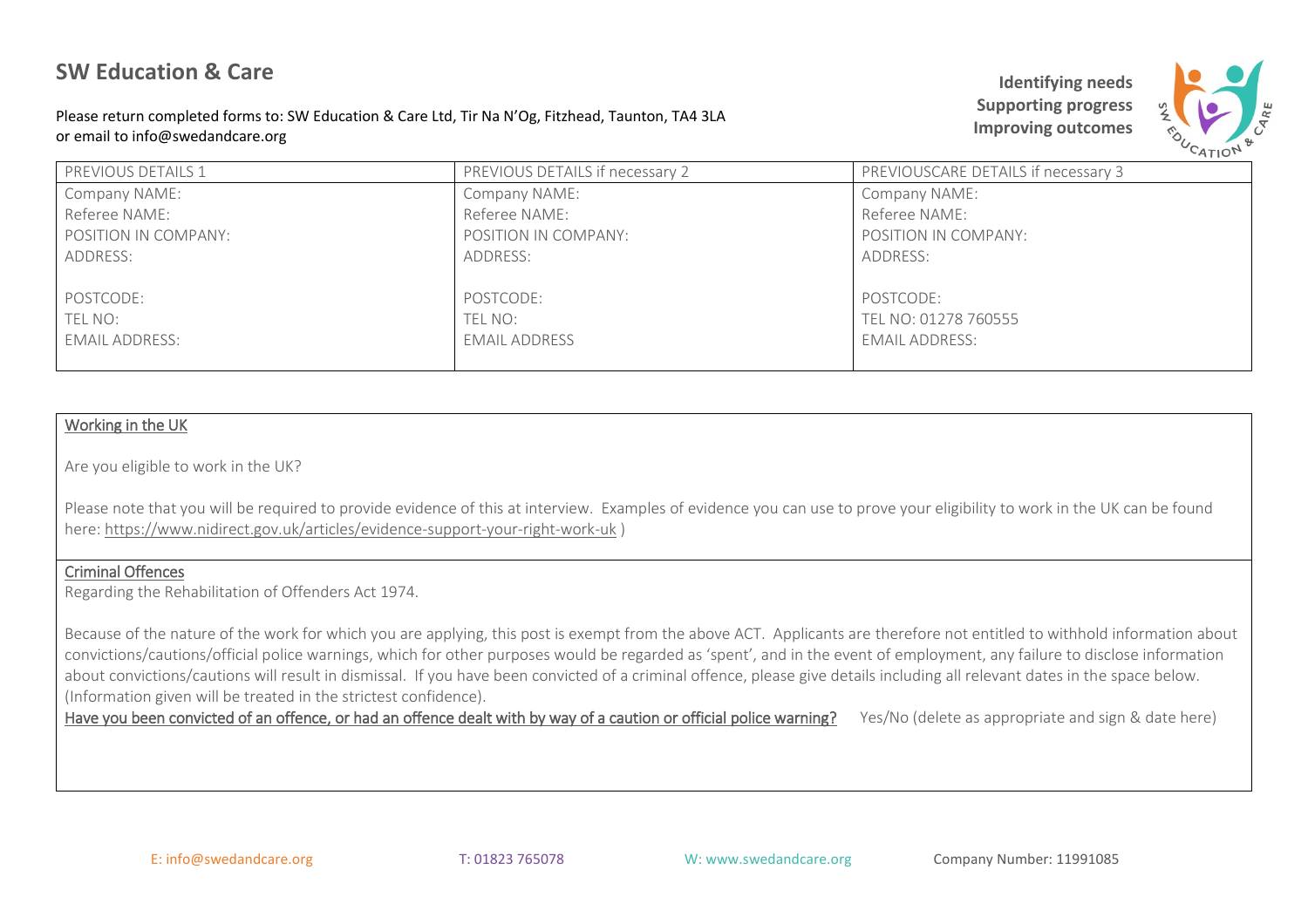#### Please return completed forms to: SW Education & Care Ltd, Tir Na N'Og, Fitzhead, Taunton, TA4 3LA or email to info@swedandcare.org

If you have ticked 'YES' please describe the offence, the sentence and any circumstances you believe are relevant on the additional notes section at the end of this application form.

#### *Please note that this post is subject to the requirement for an Enhanced Disclosure Application from the Disclosure and Barring Service*

We are committed to safeguarding and promoting the welfare of children and young people and expect all staff, workers and volunteers to share this commitment. All posts are conditional to an enhanced Disclosure and Barring Service check to ensure that the candidate is eligible to work in this sector as defined by the Department of Education and Ofsted. Having an entry on record does not automatically exclude a candidate from employment and their appointment will be at the discretion of the Directors of SW Education & Care. However, under vetting and barring regulations certain offences automatically cause a candidate to be excluded from working in this sector.

If you would like to discuss any of the above, please do not hesitate to contact SW Education & Care Ltd.

### In signing this application form, you are confirming that its contents are true and honest, and there are no omissions of relevant information.

The information provided is subject to the Data Protection Act 1998. The company will process data principally for personnel, administrative and payroll purposes.

Signed\_\_\_\_\_\_\_\_\_\_\_\_\_\_\_\_\_\_\_\_\_\_\_\_\_\_\_\_\_\_\_\_\_\_\_\_\_\_\_ Name;\_\_\_\_\_\_\_\_\_\_\_\_\_\_\_\_\_\_\_\_\_\_\_\_\_\_\_\_\_\_\_

**Identifying needs Supporting progress Improving outcomes**



Date\_\_\_\_\_\_\_\_\_\_\_\_\_\_\_\_\_\_\_\_\_\_\_\_\_\_\_\_\_\_